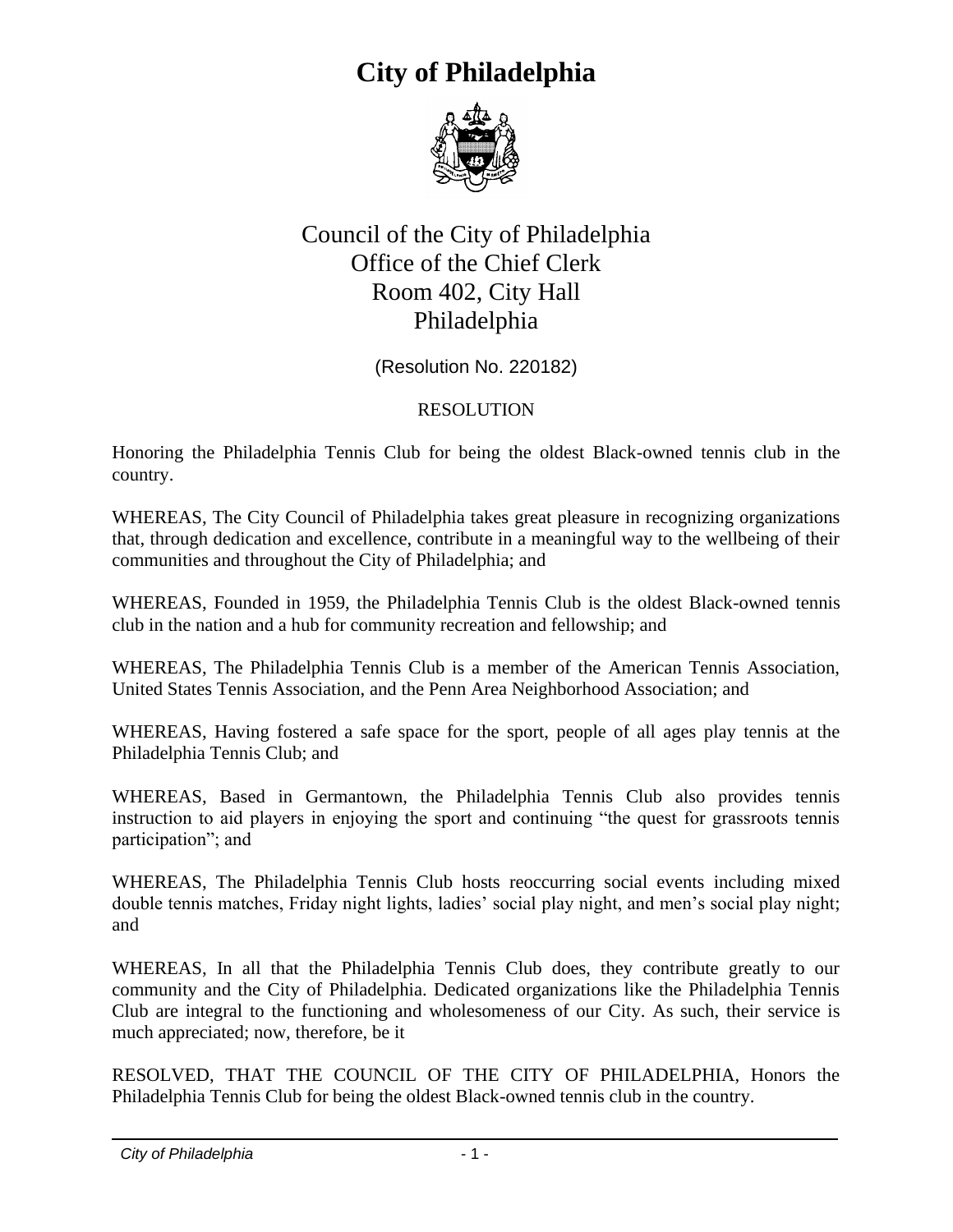*RESOLUTION NO. 220182 continued*

FURTHER RESOLVED, That an Engrossed copy be presented to the Philadelphia Tennis Club, further evidencing the sincere admiration and respect of this legislative body.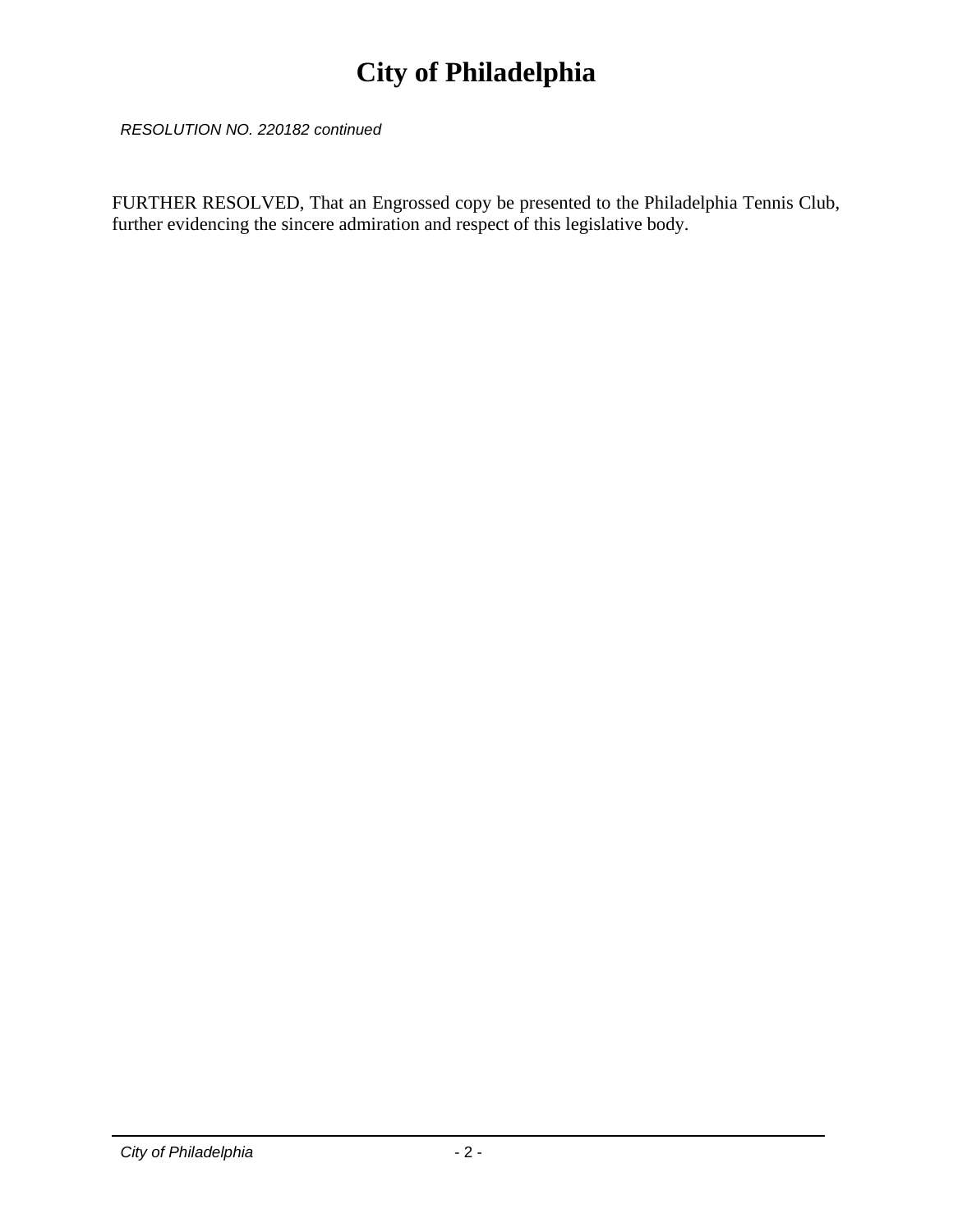*RESOLUTION NO. 220182 continued*